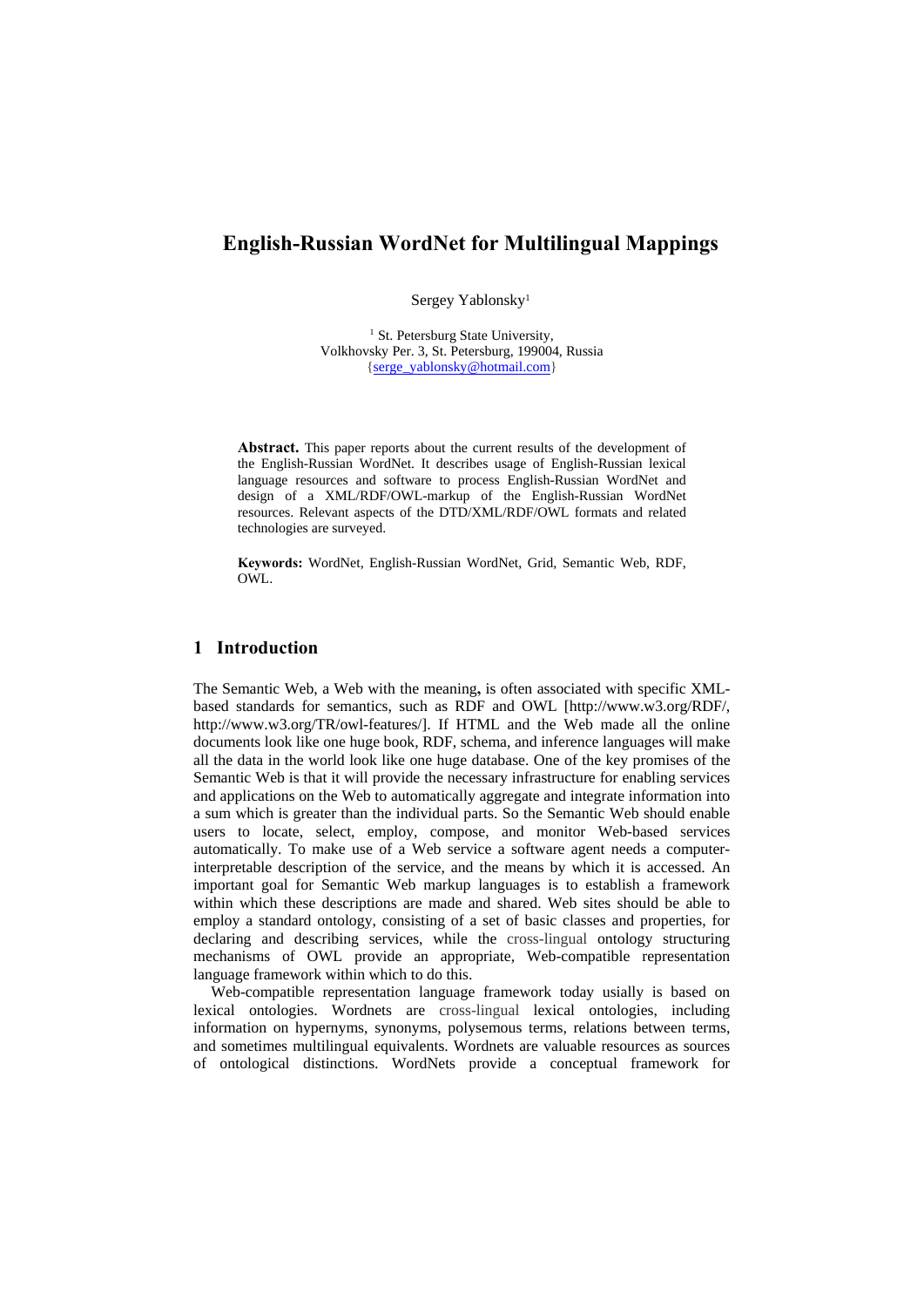multilingual mappings in ontologies. Linking concepts across many cross-lingual lexicons belonging to the WordNet-family started by using the Interlingual Index (ILI) [2]. Unfortunately, no version of the ILI can be considered a standard and often the various lexicons exploit different version of WordNet as ILI.

At the 3rd GWA Conference in Korea there was launched the idea to start building a WordNet grid around a Common Base Concepts expressed in terms of WordNet synsets and SUMO definitions (http://www.globalwordnet.org/gwa/gwa\_grid.htm). This first version of the Grid was planned to be build around the set of 4689 Common Base Concepts. Since then only three languages with essentially various number of synsets and different WordNet versions were placed in the Grid mappings (English – 4689 synsets with WN 2.0 mapping, Spanish – 15556 synsets with WN1.6 mapping and Catalan - 12942 synsets with WN1.6 mapping). But there is yet no official format for the Global WordNet Grid. So far there are just only 3 files in the specified format.

This paper reports about the current results of the English-Russian WordNet development [2, 3, 4]. It describes usage of Russian and English-Russian lexical language resources and software to process English-Russian WordNet and English-Russian WordNet Grid (4600 synsets with WN 3.0 mapping) and design of a XML/RDF/OWL-markup of the English-Russian WordNet resources. Relevant aspects of the DTD/XML/RDF/OWL formats and related technologies are surveyed.

## **2 Lexical Resources**

#### **2.1 Lexical Resources for English-Russian WordNet**

On December 2003 our research group got license from OUP to explore and exploit for research purposes such language resources:

- Oxford Russian Dictionary;
- New Oxford Dictionary of English, 2nd Edition;
- New Oxford Thesaurus of English**.**

#### **2.2 Language Software**

For many linguistic tasks of WordNet development we use language processor Russicon that includes such main blocks:

#### **System for construction and support of machine dictionaries**

System allows receiving morphological information of the word and to build normal form of the word, shows paradigm for the word, constructs new words lexicon, constructs frequency lexicon (Fig.1).

#### **Morphological analyzer and normalyzer**

The theoretical foundation of the morphological analyzer and normalyzer program is a language-independent model of morphological analysis [6-8]. Morphological analyzer and normalyzer allows a) defining the following grammatical characteristic s of a word: part of speech, case, gender, number, tense, person, degree of comparison, voice, aspect, mood, form, type, transitiveness, reflexive, animation, b) modifying a given word to its normal grammatical form/s – lemma/s.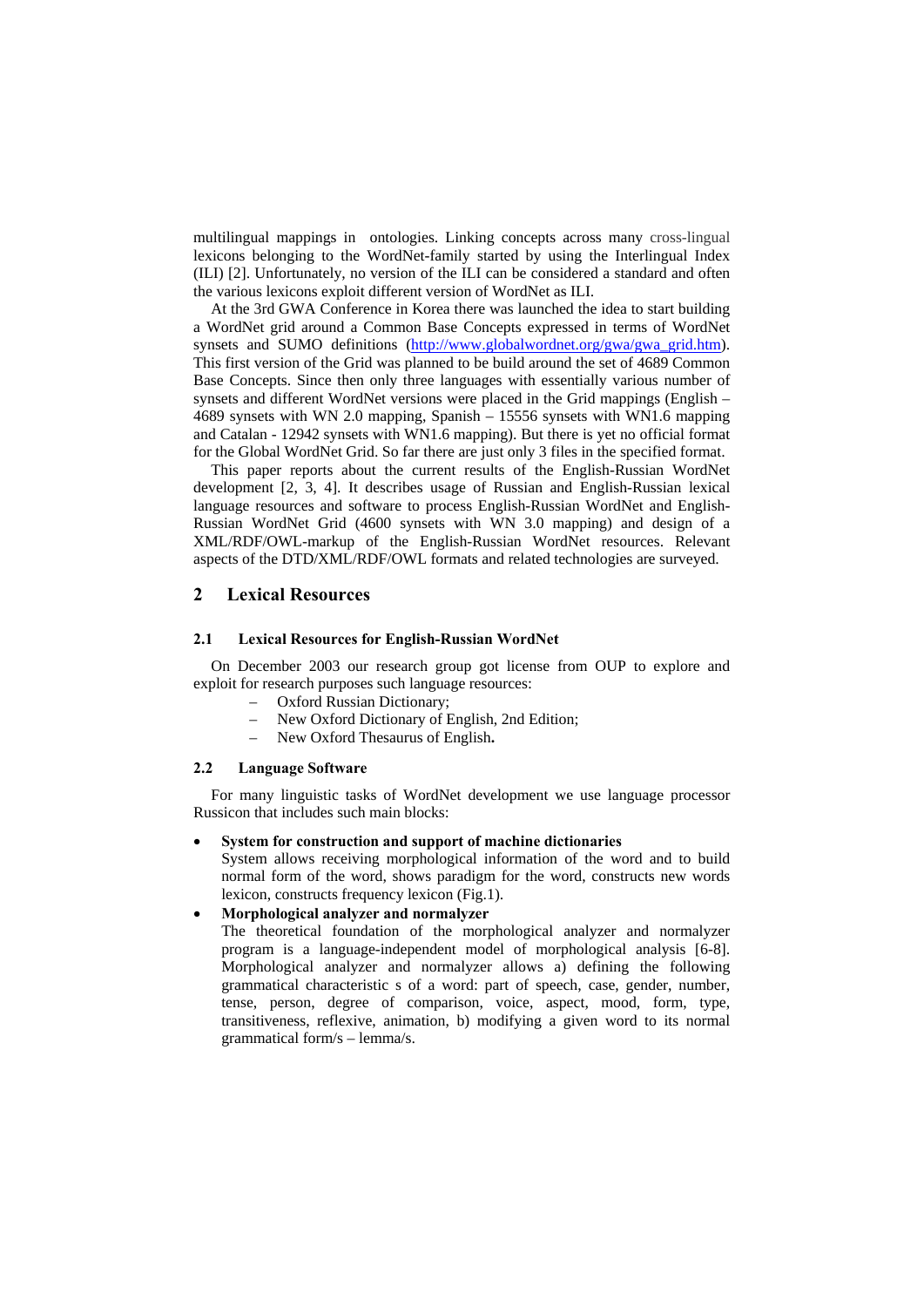|                            | <b>SEAF раннатический словарь русского эзыка</b>               |               |                              |         |                               |                   | $   \Box x  $           |  |
|----------------------------|----------------------------------------------------------------|---------------|------------------------------|---------|-------------------------------|-------------------|-------------------------|--|
| <b><i><u>Davin</u></i></b> | База данных Работа со словами                                  |               | Помощь                       |         |                               |                   |                         |  |
| Введите слово:             |                                                                |               | ₩ Части слова                |         |                               |                   | <b>Установить</b>       |  |
| <b>DOK_V</b>               |                                                                | ᢑ<br>Ударение |                              |         |                               | Применить         |                         |  |
| <<                         |                                                                | >             |                              |         |                               | ⊽                 | К парадигме             |  |
|                            | Соответствующая слову парадигма: 1/2                           |               |                              |         |                               |                   |                         |  |
| рожа                       |                                                                |               | Часть речи                   |         | существительное               |                   | Номер ФК                |  |
|                            | рожи                                                           |               | Образец                      | в адача |                               |                   | 47                      |  |
|                            | роже                                                           |               | Транскрипция                 |         | рожу                          |                   | ٠                       |  |
|                            | <b>DOWN</b>                                                    |               |                              |         |                               | Принять изменения |                         |  |
|                            | рожей<br>роже                                                  |               |                              |         |                               |                   |                         |  |
|                            |                                                                |               |                              |         |                               |                   |                         |  |
|                            | Просмотр всех признаков выбранного слова парадигны:<br>обычное |               | Степень                      |         |                               |                   |                         |  |
| тип                        | женский                                                        |               |                              |         |                               |                   | G                       |  |
| Род                        |                                                                |               | <b>Время</b>                 |         |                               |                   |                         |  |
| Число                      | единственное                                                   |               | Залог<br>Наклонение          |         |                               |                   | $\frac{9}{7}$           |  |
|                            | Падеж винительный                                              |               |                              |         |                               |                   |                         |  |
| Вид                        |                                                                |               | Изменяемость                 |         |                               |                   | F                       |  |
|                            |                                                                |               | <b>Возвратность</b>          |         |                               |                   | $\overline{\mathbf{v}}$ |  |
| Форма                      |                                                                |               |                              |         |                               |                   |                         |  |
| Лицо                       |                                                                |               |                              |         | Одушевленность неодушевленный |                   | Y                       |  |
|                            | Установка дополнительных признаков парадигмы:                  |               |                              |         |                               |                   |                         |  |
|                            | нетродпад, мн.числа                                            |               | есть 2-ой родит, падеж       |         |                               |                   |                         |  |
|                            | нет единств. числа<br>нет множ числа                           |               | отглагольное<br>одушевленное |         | ū<br>Ţ                        |                   |                         |  |

**Fig.1.** System for construction and support of machine dictionaries; I – word input, II – paradigm; III – input of basic grammatical features; IV – input of additional grammatical features; V – input of part of speech.

#### **WordNet Editor**

WordNet editor TenDrow was developed to help join production of Russian WordNet from above mentioned linguistic resources. It allows to join sysnsets from Thesaurus, explanatory and other dictionaries; proceed relations between synsets and words of synsets. WordNet editor is not only viewer but also a real tool for constructing and editing multiligual/monolingual WordNet. It is a database management system in which users (linguist or knowledge engineer) can create, edit and look at the English and Russian (Fig. 2).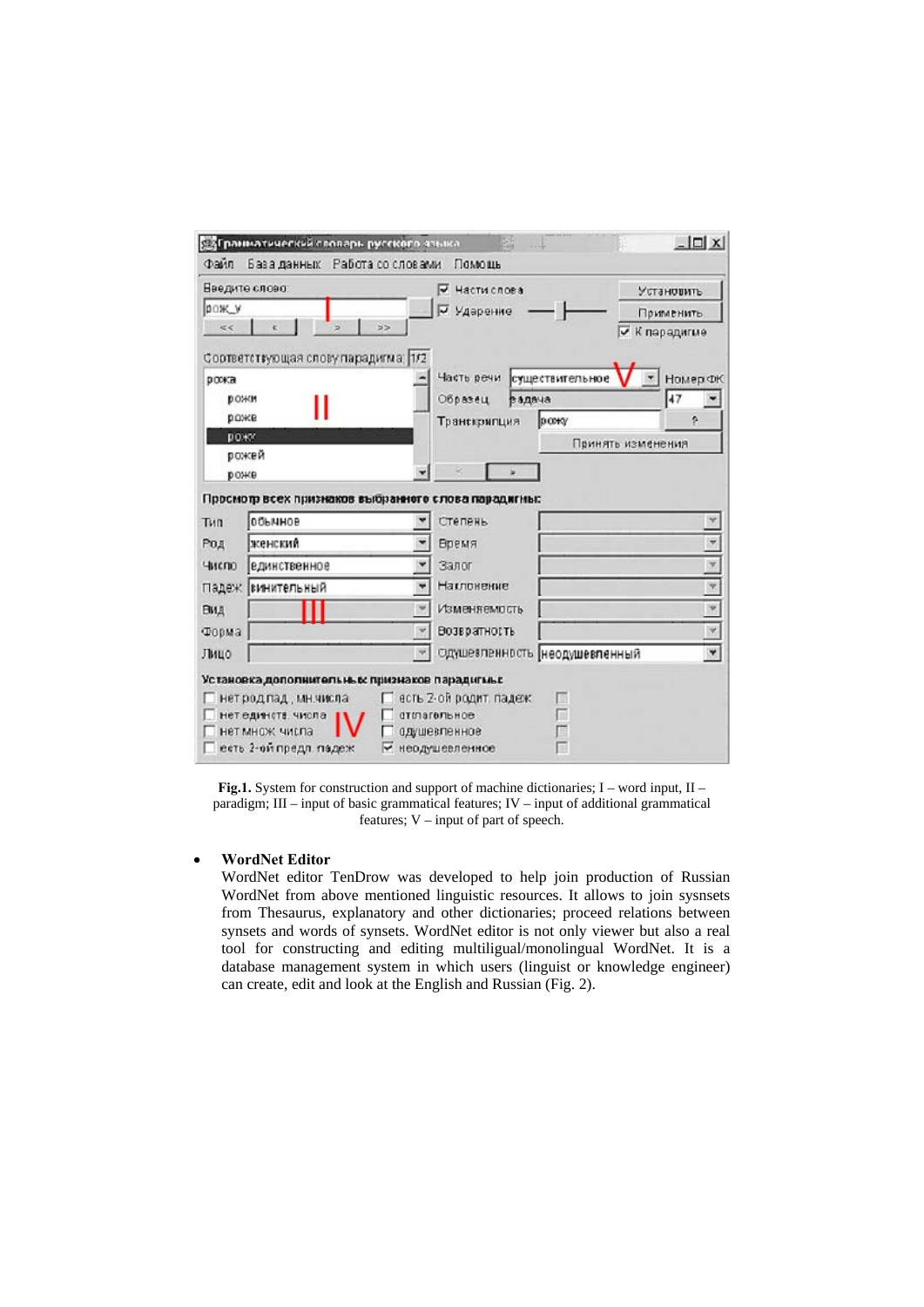



## **3 English-Russian WordNet translation**

Usually there were several standard variants (Fig.3, a,b,c,d) of the English-Russian WordNet and English-Russian WordNet Grid translation equivalents.

The simplest is the a variant. Approximately 24000 English-Russian synsets could be translated in such way. The hardest is d variant because such kind of translation destroys normal mapping and forms additional sub mappings. More then 15000 English synsets have no right word to word translation to Russian.



**Fig. 3.** Standard variants of the English-Russian WordNet [Grid] translation equivalents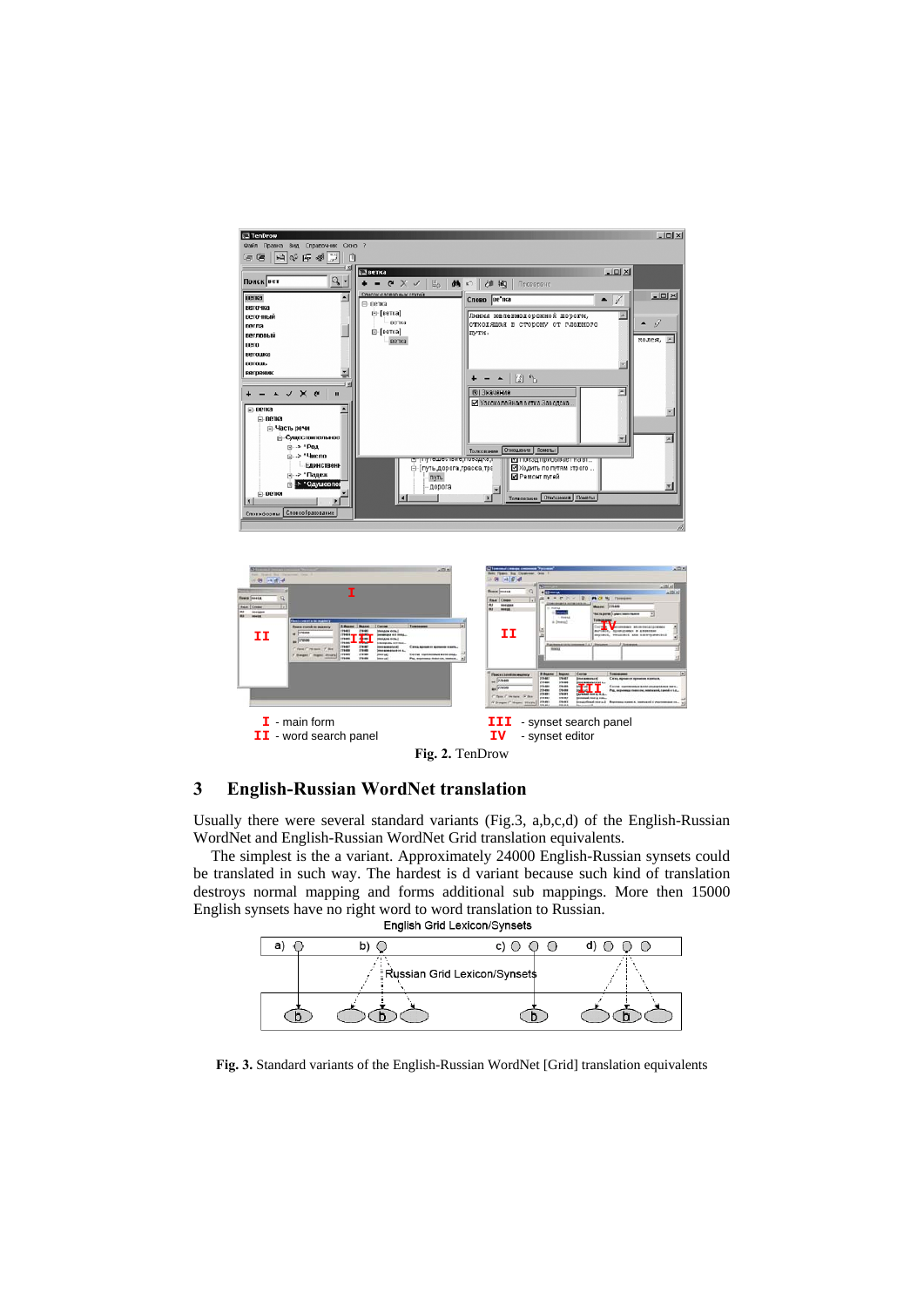Additional issues in translation could be mentioned:

 Some English Grid synsets doesn't contain the words from synsets in Example.

 *Synset*: **{talk of**; **talk about}** – discuss or mention *Example:* «They **spoke** of many things» *Russian translation*: obsudit'; obgovorit'; upomyanut'; kstati skazat'; kasat'sya kakoi-libo temy; kosnut'sya kakoi-libo temy. *Synset*: **{restrict}** – place under restrictions; limit access to *Example:* This substance is **controlled** *Russian translation*: ogranichivat' *Synset*: {**bring about}** – make possible *Example:* The grant **made** our research **possible** *Russian translation*: dat' vozmojnost'; obuslovit' vozmojnost'; sdelat' vozmojnym

 Some addition of the explanations in Russian translation were made in the cases when there was no any translation or when there exists only general translation not in a given sence:

*Synset*: **{foot; invertebrate foot}**  *Russian translation*: noga *Russian explanation:* organ peredvijeniya ili prikrepleniya u nekotoryh bespozvonochnyh *Synset*: {**soldier}** *Russian translation*: soldat *Russian explanation:* rabochaya osob' kolonii nasekomyh,

- prisposoblennaya k zaschite soobschestva
- Creation of new Russian synsets from English synset translation was done: *Synset*: {s**ell}** – be sold at a certain price or in a certain way *Example:* These books sell like hot cakes. *Russian translation*: {**prodavat'sya;rasprodavat'sya;sbyvat'sya}**
- Hyponomy problems: sometime no translations of English synset member exists in Russian or there were some loops in relations :

*Synset***:** {cutter, cutlery, cutting tool} – a cutting implement; a tool for cutting.

- *Hypernym*: ENG20-03040079-n
- *Synset***:** {**cutting implement}**  a tool used for cutting or slicing.
- *Russian translation*: { kolyusche**-rejuschie orudiya}**
- *Hypernym*: ENG20-04279652-n
	- *Synset*: {**edge tool}**  any cutting tool with a sharp cutting edge (as a chisel or knife or plane or gouge).
	- *Russian translation*: { **rejuschij instrument}**
	- *Hypernym*: ENG20-03039706-n

# **4 English-Russian WordNet [Grid] construction**

The porting of the English-Russian WordNet was done into XML using the DTD for the XML structure from http://www.globalwordnet.org/gwa/gwa\_grid.htm and the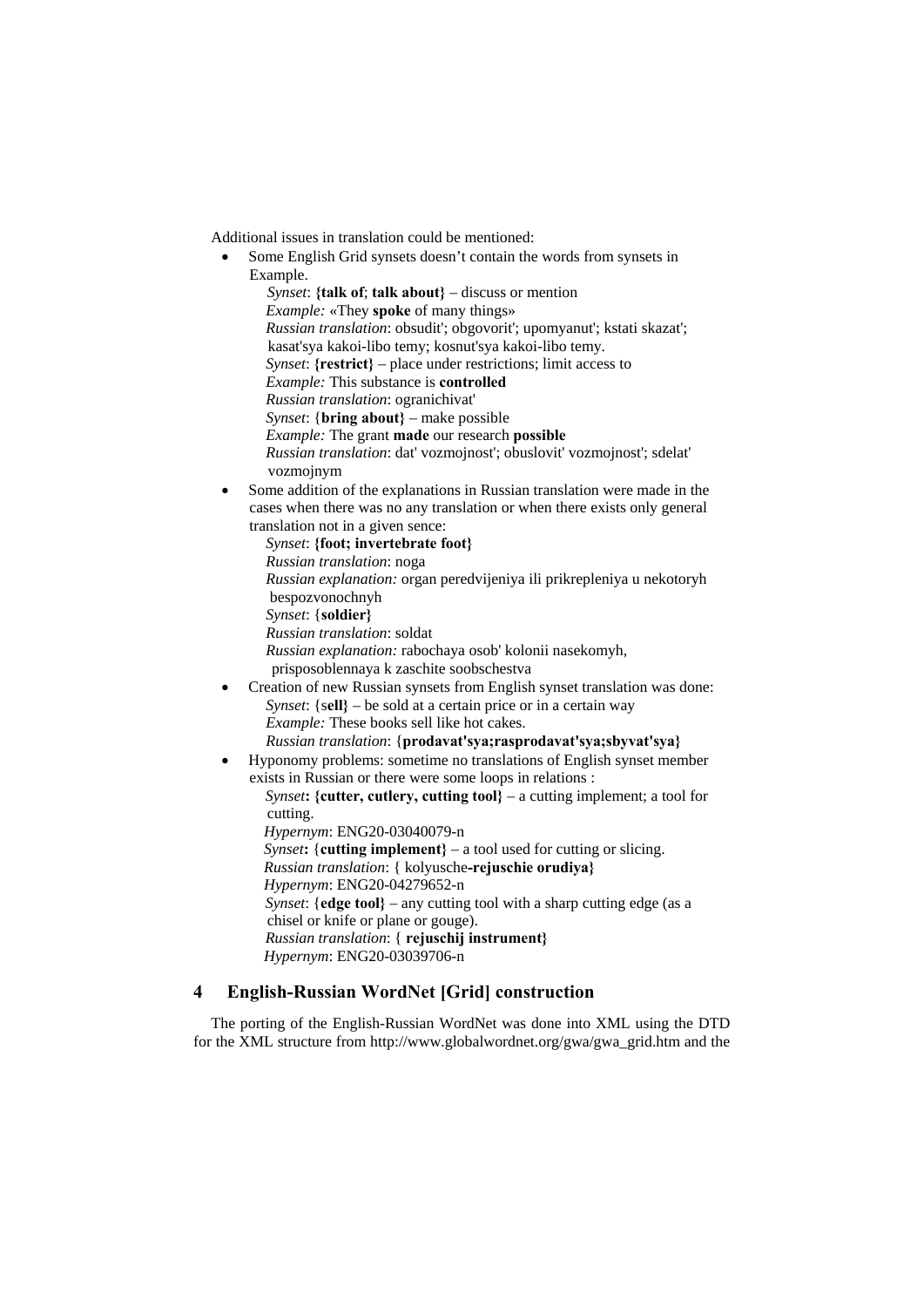DTD from the Arabic Wordnet: http://www.globalwordnet.org/AWN/DataSpec.html. We could use it just the same for English and Russian languages.



**Fig.4.** Standard DTD for the Russian grid XML structure

The English-Russian DTD and XML format for the English-Russian WordNet and English-Russian WordNet Grid is shown on Fig.4,5. The WordNet Task Force [9] developed a new approach in WordNet RDF conversion. The W3C WordNet project is still in the process of being completed, at the level of schema and data (http://www.w3.org/2001/sw/BestPractices/WNET/wn-conversion.html). It was used for porting of the English-Russian WordNet and English-Russian WordNet Grid into RDF and OWL.

But still there are open issues how to support different versions of WordNet in XML/RDF/OWL and how to define the relationship between them and how to integrate WordNet with sources in other languages.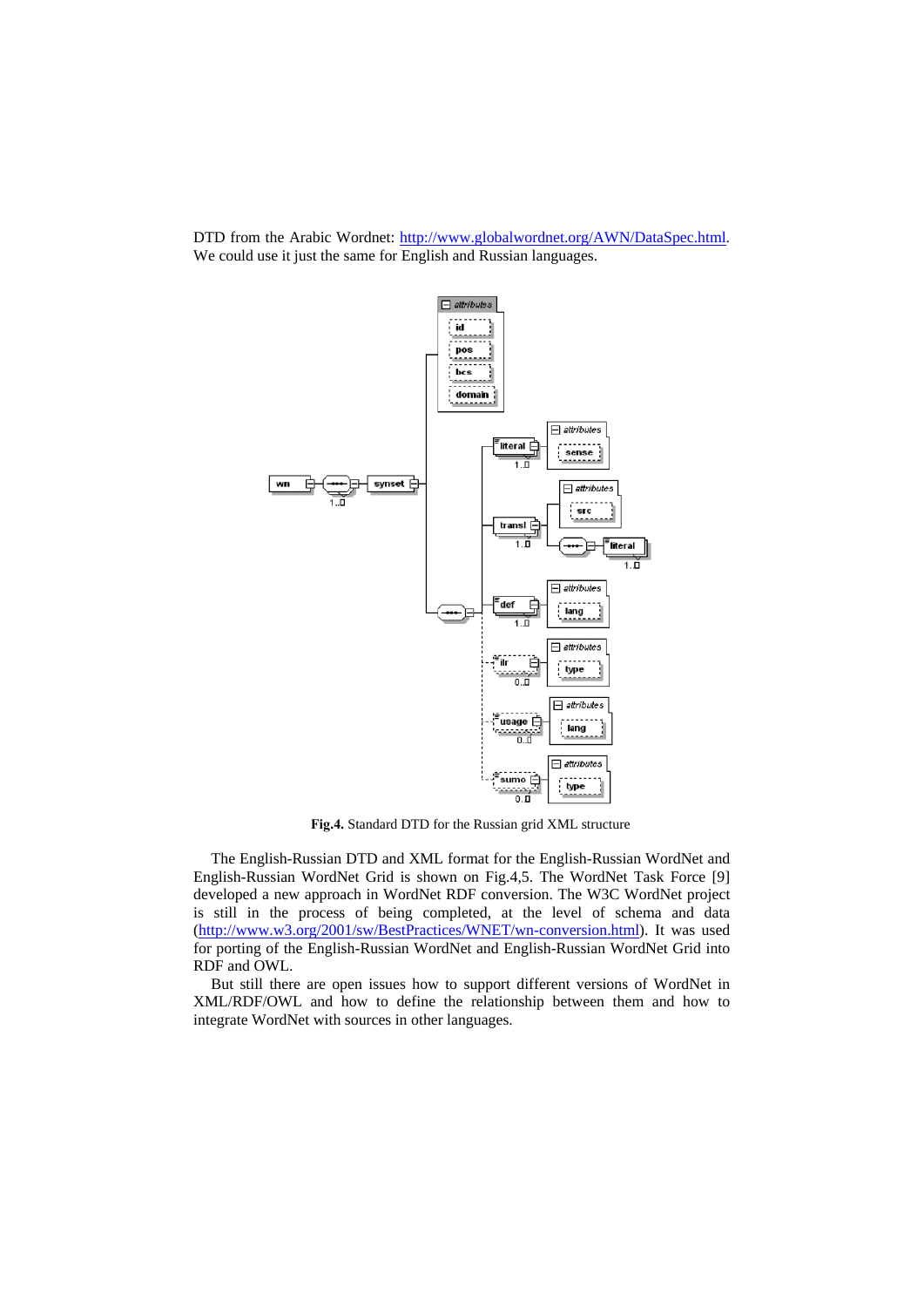## **5 Framework architecture for English-Russian WordNet Grid Improvement**

XMLSpy 2007 and Oracle 11g were used for managing WordNet Semantic web models that provided important XML/RDF/OWL support for data modeling and editing of XML/RDF/OWL WordNet models. RDF specification defines the syntax and semantics of the SPARQL query language for RDF. SPARQL can be used to express queries across diverse data sources, whether the data is stored natively as RDF or viewed as RDF via middleware. SPARQL contains capabilities for querying required and optional graph patterns along with their conjunctions and disjunctions. SPARQL also supports extensible value testing and constraining queries by source RDF graph. The results of SPARQL queries can be results sets or RDF graphs (http://www.w3.org/TR/rdf-sparql-query/).

*Example.* The following queries for all Synsets that contain a Word with the lexical form "bank" (http://www.w3.org/TR/wordnet-rdf/):

## **PREFIX wn20schema: <http://www.w3.org/2006/03/wn/wn20/schema/> SELECT ?aSynset WHERE { ?aSynset wn20schema:containsWordSense ?aWordSense . ?aWordSense wn20schema:word ?aWord .**

 **?aWord wn20schema:lexicalForm "bank"@en-US }** 

Proposed semantic framework [8] for grid improvement is based on such main counterparts (Fig.6): RDF/OWL store; tools for information extraction; tools for Ontology Engineering Modeling Process; knowledge mining, SPAROL/SQL search and analysis tools.



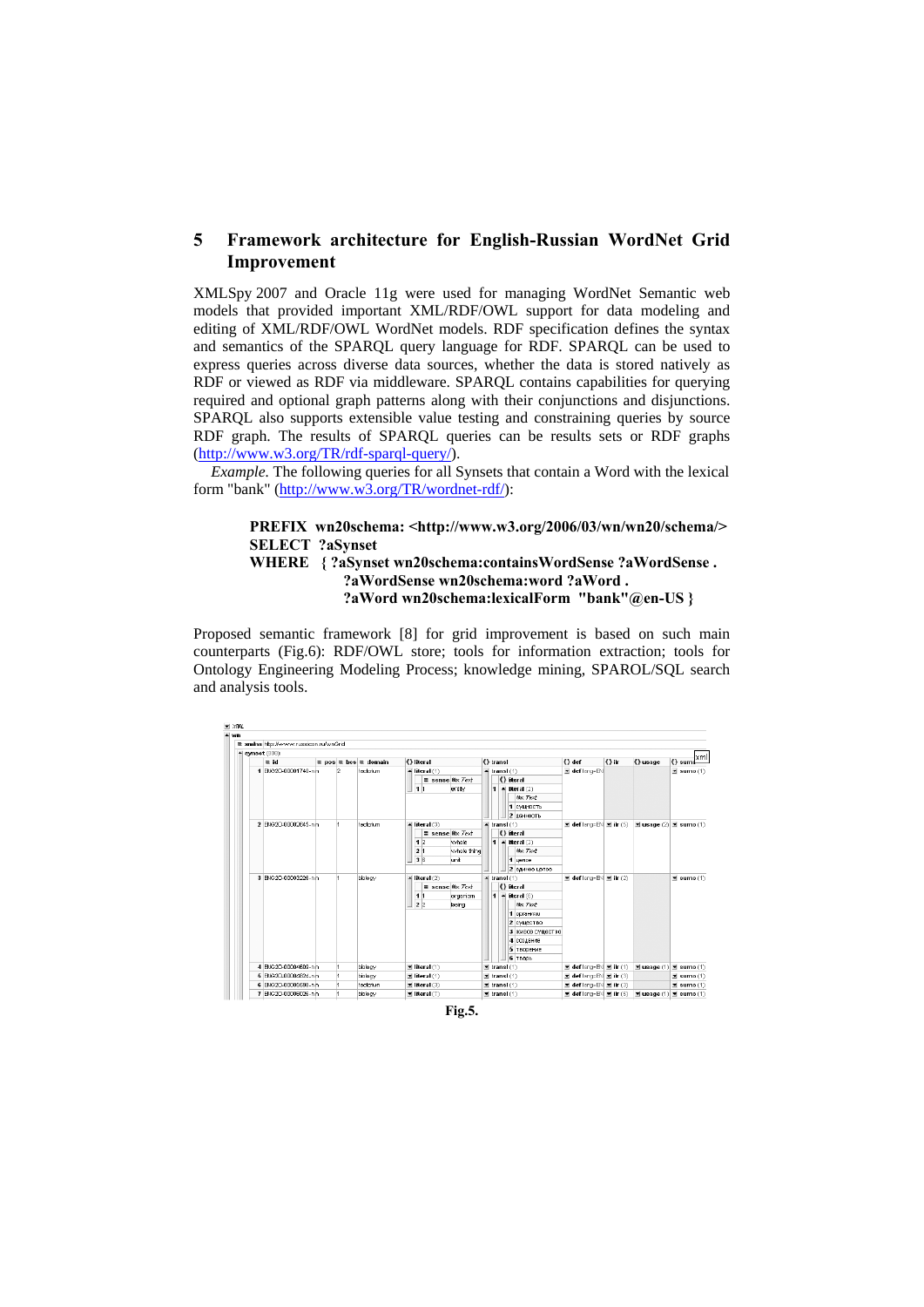

Browsing, Presentation, Reporting, Visualization, Query

**Fig.6.** Semantic framework for grid improvement

## **6 Conclusion**

Today from 117659 English WordNet synsets more then 50000 synsets have been translated from English to Russian and evaluated. Just now we are designing Web 2.0 wiki system of translation much alike as http://www.asianwordnet.org/. At the same time we have enriched English-Russian WordNet by 30000 English-Russian translations from DBpedia (http://dbpedia.org/) and LOD (http://linkeddata.org/) RDF stores.

Wordnets have been created in more then 50 of other languages http://www.globalwordnet.org/gwa/wordnet\_table.htm.

This work was partly funded by The Russian Foundation for Basic Research grant 10-07-90005.

#### **References**

- 1. Fellbaum, C. (ed.): WordNet: An Electronic Lexical Database. Bradford Books (1998).
- 1. Vossen, P.: EuroWordNet: A Multilingual Database with Lexical Semantic Network. Dordrecht (1998).
- 2. Balkova, V., Suhonogov, A., Yablonsky, S. A*.*: Russia WordNet. From UML-notation to Internet / Intranet Database Implementation. In: Proceedings of the Second International WordNet Conference (GWC 2004), pp. 31–38. Brno (2004)
- 3. Balkova, V., Suhonogov, A., Yablonsky, S. A*.*: Some Issues in the Construction of a Russian WordNet Grid. In: Proceedings of the Forth International WordNet Conference (GWC 2008), pp. 44–55, Szeged, Hungary, January 22-25, 2008.
- 4. Yablonsky S. A., Suhonogov, A.: Semi-Automated English-Russian WordNet Construction: Initial Resources, Software and Methods of Translation. In: Proceedings of the Third